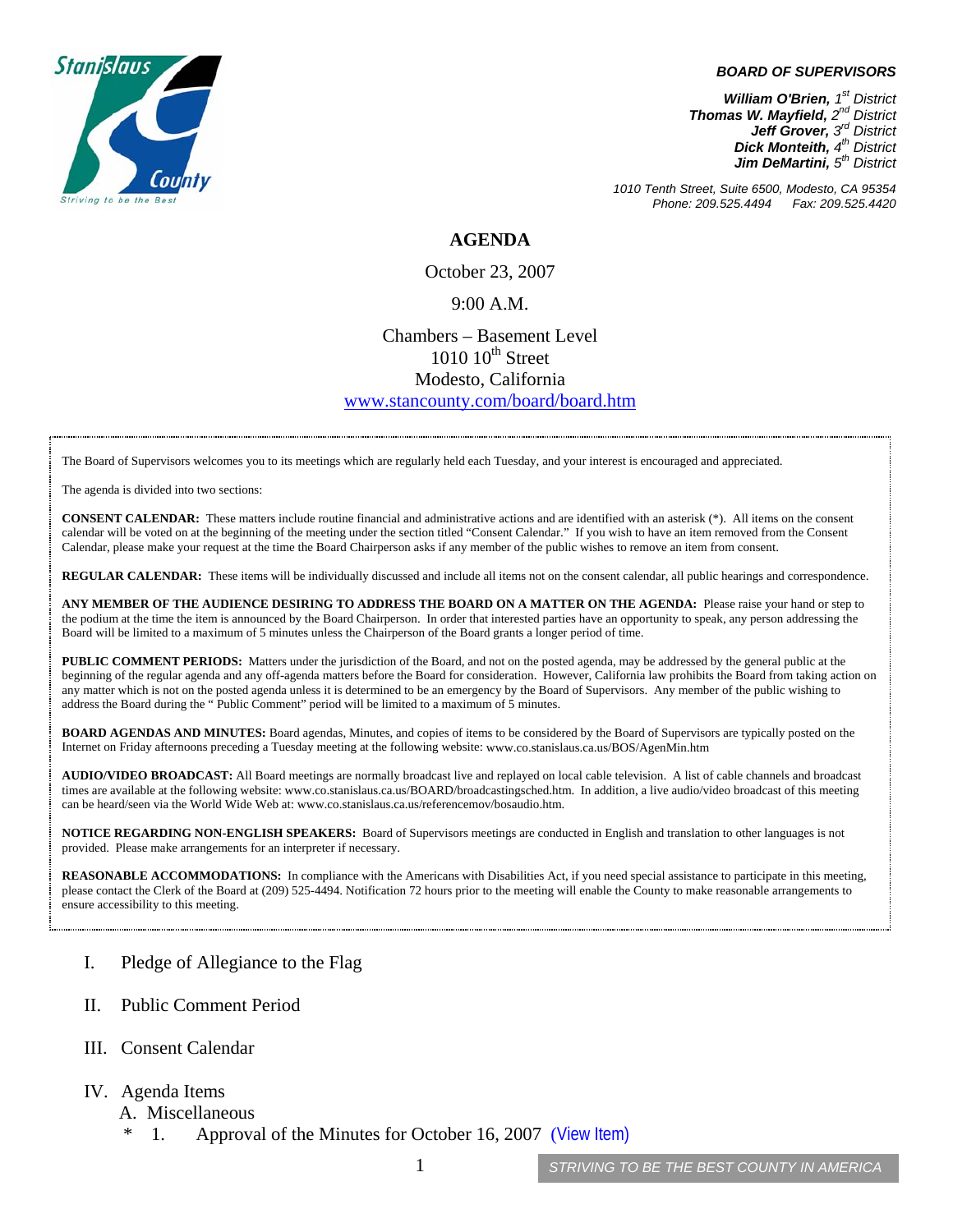- \* 2. Approval to Adopt and Waive the Second Reading of Ordinances:
	- a. C.S. 1013 Amending Section 11.04.040 of the Stanislaus County Code, Adding a Speed Zone on Hackett Road in the Modesto Area – Public Works ([View Item\)](http://www.co.stanislaus.ca.us/bos/agenda/2007/20071023/A02a.pdf)
	- b. C.S. 1014 Increasing the Time Periods to Apply for Property Tax Disaster Relief – Assessor's Office ([View Item\)](http://www.co.stanislaus.ca.us/bos/agenda/2007/20071023/A02b.pdf)
- \* 3. Approval to Proclaim 2007 as the  $30<sup>th</sup>$  Anniversary of the Food Stamp Program in Stanislaus County ([View Item\)](http://www.co.stanislaus.ca.us/bos/agenda/2007/20071023/A03.pdf)
- \* 4. Approval to Proclaim the Month of November 2007 as Adoption and Permanency Awareness Month in Stanislaus County ([View Item\)](http://www.co.stanislaus.ca.us/bos/agenda/2007/20071023/A04.pdf)
- \* 5. Approval of Appointment of Supervisor Dick Monteith as the Director and Supervisor Jeff Grover as the Alternate Director to the California State Association of Counties Board of Directors for 2008 ([View Item\)](http://www.co.stanislaus.ca.us/bos/agenda/2007/20071023/A05.pdf)
- B. Chief Executive Office
- \* 1. Approval to Adopt the Recommendations of the Nuisance Abatement Hearing Board Regarding CE No. 07-291 at 2233 Kenneth Street, Modesto, California - Environmental Resources ([View Item\)](http://www.co.stanislaus.ca.us/bos/agenda/2007/20071023/B01.pdf)
- \* 2. Approval to Adopt the Recommendations of the Nuisance Abatement Hearing Board (Environmental Resources) Regarding the Cost Accounting to Abate the Nuisances at the following Properties:
	- a. 1949 Crows Landing Road, Modesto, CA, CE No. 06-642 ([View Item\)](http://www.co.stanislaus.ca.us/bos/agenda/2007/20071023/B02a.pdf)
	- b. 120 Barozzi Avenue, Modesto, CA, CE No. 06-271 ([View Item\)](http://www.co.stanislaus.ca.us/bos/agenda/2007/20071023/B02b.pdf)
- \* 3. Approval to Accept the Fiscal Year 2007 State Homeland Security Grant for the Enhancement of Local Emergency Prevention and Response to Terrorist Events and Establish the Budget - Office of Emergency Services/Fire Warden ([View Item\)](http://www.co.stanislaus.ca.us/bos/agenda/2007/20071023/B03.pdf)
- \* 4. Approval to Participate in the Fiscal Year 2007 Public Safety Interoperable Communications Grant Program to Enhance Countywide Emergency Response Communication Systems - Office of Emergency Services/Fire Warden ([View Item\)](http://www.co.stanislaus.ca.us/bos/agenda/2007/20071023/B04.pdf)
- \* 5. Approval to Accept a Hazardous Materials Emergency Preparedness Grant from the Governor's Office of Emergency Services to Contract for Services Related to the Preparation of the Stanislaus County Area Plan Update and Revision - Environmental Resources ([View Item\)](http://www.co.stanislaus.ca.us/bos/agenda/2007/20071023/B05.pdf)
	- 6. Acceptance of the Children and Families Commission's 2006-2007 Annual Report ([View Item\)](http://www.co.stanislaus.ca.us/bos/agenda/2007/20071023/B06.pdf)
	- 7. Approval of the Agreement for the Sale of the Stanislaus Behavioral Health Center (SBHC), Psychiatric Inpatient Facility at 1501 Claus Road in Modesto, CA to Doctors Medical Center (DMC) and the Settlement and Release Agreement for Federal Reimbursement Funding (Disproportionate Share Hospital, or DSH Funding); Authorization for the Chief Executive Officer and Director of Behavioral Health and Recovery Services to Negotiate and Execute the Physicians Services Agreement for Psychiatrist Services, Provider Agreement, and Interim Reimbursement; Amend the Existing Agreements with DMC for the Operation of SBHC and Terminate the Existing Lease Agreement and Management Agreement; Extend the Reduction In-Force Effective Date of November 1, 2007 to no later than November 30, 2007; Approval of the Designation of DMC as a Facility for 72-Hour Treatment and Evaluation for Stanislaus County, and Related Actions ([View Item\)](http://www.co.stanislaus.ca.us/bos/agenda/2007/20071023/B07.pdf)
- C. Department of Public Works
- \* 1. Approval to Adopt Plans and Specifications for the Pirrone Road Improvement Project and Set the Bid Opening Date and Time for November 7, 2007 at 2:30 p.m. ([View Item\)](http://www.co.stanislaus.ca.us/bos/agenda/2007/20071023/C01.pdf)